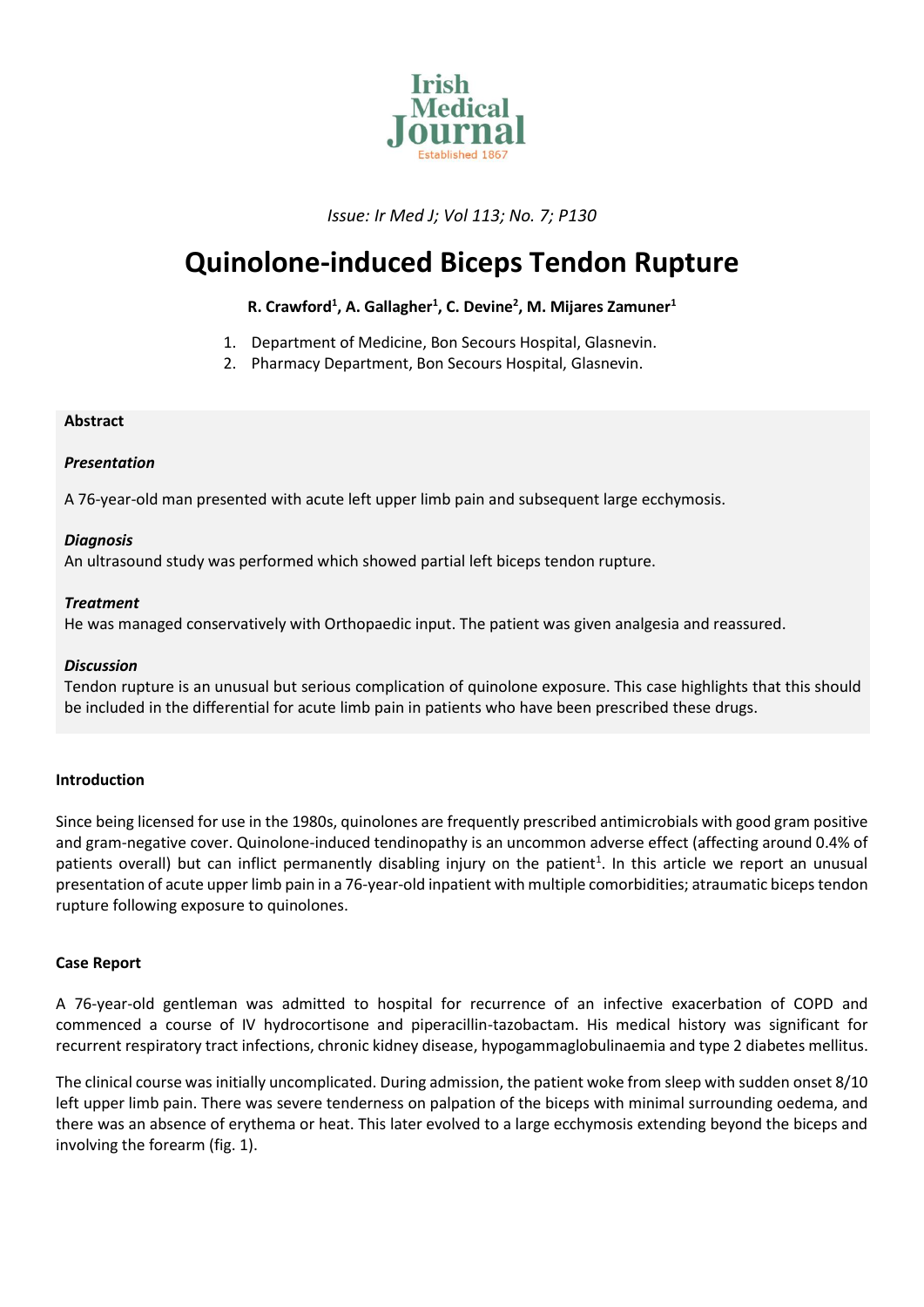

**Figure 1: Ecchymosis of the left upper arm**



**Figure 2: Ultrasound image of ruptured biceps tendon and haematoma.**

Our differential diagnosis included an upper limb DVT, thrombophlebitis, cellulitis, infected haematoma and tendon rupture. An US Doppler ruled out a DVT, however a left upper limb haematoma was evident on this study. An ultrasound scan of the left upper limb soft tissues confirmed a biceps brachii tendon rupture (fig. 2). The patient was reviewed by orthopaedics who confirmed an incomplete tendon rupture and recommended conservative management given the patient's age and comorbidities. He was discharged home 10 days later.

Upon diagnosis of this man's atraumatic biceps tendon rupture, we noted that he had received at least six courses of quinolone antibiotics over the last few years, most recently 2 months prior to admission. Of note he had also received many concomitant courses of corticosteroids and had multiple comorbid conditions such as CKD and diabetes mellitus which have been implicated in tendon rupture.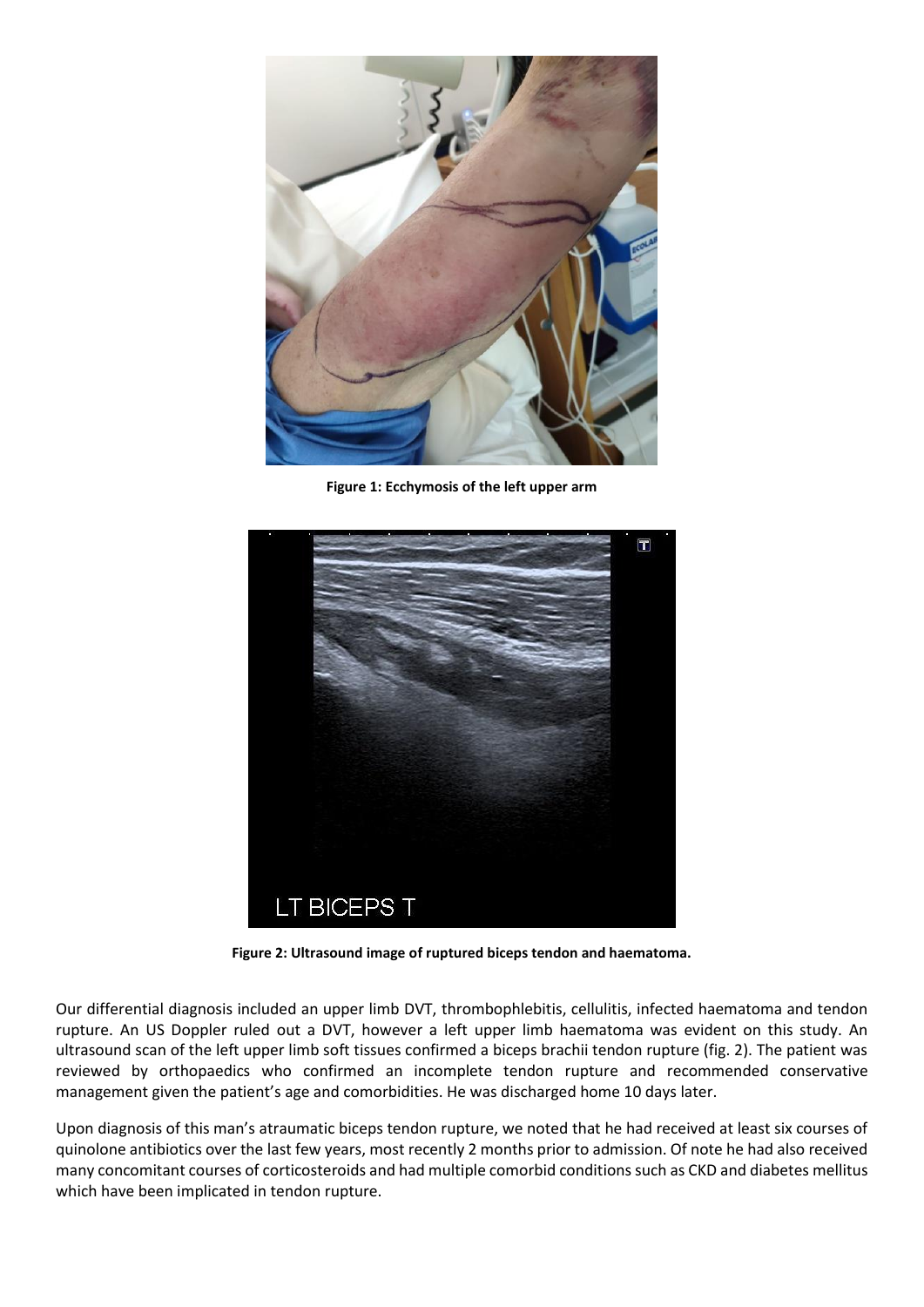#### **Discussion**

It is well established in the literature that quinolones cause tendon injury<sup>2</sup>. Through a variety of cellular mechanisms these agents have toxic and degenerating effects upon the collagen fibres within the tendons<sup>3,4</sup>. The Achilles tendon is known as the classical example however any tendon may be affected.

Multiple systematic reviews show that biceps tendons are not commonly affected by quinolone-associated tendinopathy<sup>2</sup>. However, a 2019 study by the British Society of Clinical Pharmacology looked at quinolone-induced tendinopathy tendon rupture over a 25-year period within the NHS database. It found quinolone-induced biceps tendon rupture accounted for 25% of overall cases<sup>5</sup>. A similar presentation featured in a BMJ case report earlier this year<sup>6</sup>.

Gastrointestinal and neurological side-effects are more frequently reported<sup>7</sup>. Overall tendon injury with quinolones is less common affecting around 0.4% of patients exposed<sup>1,3</sup>, however the risk is significantly increased for patients with renal impairment and concurrent steroid use<sup>8</sup>.

As with the aforementioned clinical case, the patient is at risk of tendinopathy for some time after exposure to the drug. The risk is highest within the first month of exposure, but the risk continues for up to 6 months completing the course<sup>1</sup>. In 2019, the European Medicines Agency published an updated safety warning recommending use of quinolones to be restricted where possible<sup>9</sup>. For patients at high risk of tendinopathy an alternative choice of antimicrobial should be considered in line with local guidelines or following discussion with a clinical microbiologist.

In conclusion, tendinopathy although rare should be considered in the differential for acute onset musculoskeletal pain especially in at-risk groups who have been exposed to quinolones. Clinical suspicion should prompt urgent ultrasonography and orthopaedic input. Where possible use of quinolones should be restricted in patients at risk of adverse effects.

## **Patient Consent:**

Consent received.

# **Declaration of Conflicts of Interest:**

None declared.

# **Corresponding Author:**

Ryan Crawford Bon Secours Hospital, Glasnevin Hill, Glasnevin, Dublin 9. Email: [rcrawford@bonsecours.ie](mailto:rcrawford@bonsecours.ie)

# **References:**

- 1. Stephenson AL, Wu W, Cortes D, Rochon PAJDS. Tendon Injury and Fluoroquinolone Use: A Systematic Review. 2013;36(9):709-21.
- 2. Alves C, Mendes D, Marques FBJEJoCP. Fluoroquinolones and the risk of tendon injury: a systematic review and meta-analysis. 2019;75(10):1431-43.
- 3. Lang TR, Cook J, Rio E, Gaida JE. What tendon pathology is seen on imaging in people who have taken fluoroquinolones? A systematic review. 2017;31(1):4-16.
- 4. Tsai WC, Hsu CC, Chen CP, Chang HN, Wong AM, Lin MS, et al. Ciprofloxacin up-regulates tendon cells to express matrix metalloproteinase-2 with degradation of type I collagen. Journal of orthopaedic research : official publication of the Orthopaedic Research Society. 2011;29(1):67-73.
- 5. Persson R, Jick S. Clinical implications of the association between fluoroquinolones and tendon rupture: The magnitude of the effect with and without corticosteroids. British journal of clinical pharmacology. 2019;85(5):949- 59.
- 6. Lundin MS, Chintu MR. Biceps tendon rupture associated with ciprofloxacin use for spontaneous bacterial peritonitis prophylaxis. 2019;12(2):e229116.